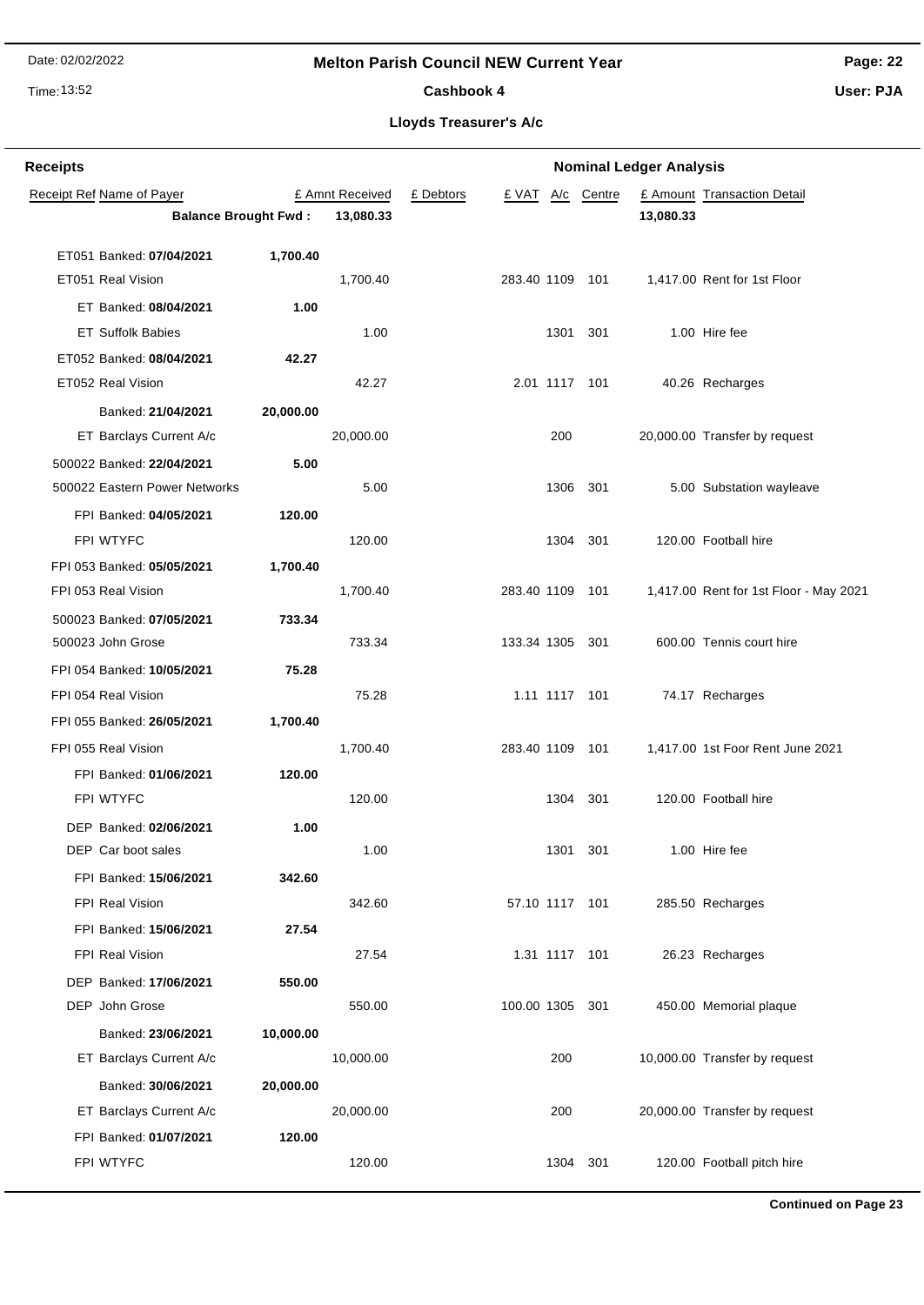## Time: 13:52

## **Melton Parish Council NEW Current Year**

**Page: 23 User: PJA**

Cashbook 4

**Lloyds Treasurer's A/c**

| <b>Receipts</b>                           | <b>Nominal Ledger Analysis</b> |                 |           |                 |               |            |  |                                    |
|-------------------------------------------|--------------------------------|-----------------|-----------|-----------------|---------------|------------|--|------------------------------------|
| Receipt Ref Name of Payer                 |                                | £ Amnt Received | £ Debtors | £ VAT           |               | A/c Centre |  | £ Amount Transaction Detail        |
|                                           |                                |                 |           |                 |               |            |  |                                    |
| FPI Banked: 05/07/2021                    | 1.00                           |                 |           |                 |               |            |  |                                    |
| FPI KSYoga                                |                                | 1.00            |           |                 | 1301          | 301        |  | 1.00 Hire agreement                |
| FPI057 Banked: 07/07/2021                 | 1,700.40                       |                 |           |                 |               |            |  |                                    |
| FPI057 Real Vision                        |                                | 1,700.40        |           | 283.40 1109 101 |               |            |  | 1,417.00 1st Floor Rent July 2021  |
| FPI058 Banked: 07/07/2021                 | 22.50                          |                 |           |                 |               |            |  |                                    |
| FPI058 Real Vision                        |                                | 22.50           |           | 3.75 1117 101   |               |            |  | 18.75 Recharges                    |
| FPI058 Banked: 07/07/2021                 | 23.68                          |                 |           |                 |               |            |  |                                    |
| FPI058 Real Vision                        |                                | 23.68           |           | 1.13 1117 101   |               |            |  | 22.55 Recharges                    |
| FPI059 Banked: 27/07/2021                 | 1,700.40                       |                 |           |                 |               |            |  |                                    |
| FPI059 Real Vision                        |                                | 1,700.40        |           | 283.40 1109 101 |               |            |  | 1,417.00 1st Floor Rent - Aug 2021 |
| 500026 Banked: 30/07/2021                 | 641.67                         |                 |           |                 |               |            |  |                                    |
| 500026 John Grose                         |                                | 641.67          |           | 116.67 1305 301 |               |            |  | 525.00 Tennis court hire           |
| FOI00060 Banked: 02/08/2021               | 21.37                          |                 |           |                 |               |            |  |                                    |
| FOI00060 Real Vision                      |                                | 21.37           |           |                 | 1.02 1117 101 |            |  | 20.35 Recharges                    |
| FPI Banked: 02/08/2021                    | 120.00                         |                 |           |                 |               |            |  |                                    |
| FPI WTYFC                                 |                                | 120.00          |           |                 | 1304 301      |            |  | 120.00 Football hire               |
| FPI00061 Banked: 24/08/2021               | 1,700.40                       |                 |           |                 |               |            |  |                                    |
| FPI00061 Real Vision                      |                                | 1,700.40        |           | 283.40 1109 101 |               |            |  | 1,417.00 Rent for 1st Floor        |
| FPI Banked: 01/09/2021                    | 120.00                         |                 |           |                 |               |            |  |                                    |
| FPI WTYFC                                 |                                | 120.00          |           |                 | 1304 301      |            |  | 120.00 Football pitch hire         |
| FPI Banked: 08/09/2021                    | 23.68                          |                 |           |                 |               |            |  |                                    |
| <b>FPI Real Vision</b>                    |                                | 23.68           |           | 1.13 1117 101   |               |            |  | 22.55 Recharges                    |
| FPI Banked: 09/09/2021                    | 1.00                           |                 |           |                 |               |            |  |                                    |
| FPI P Alder                               |                                | 1.00            |           |                 | 1301 301      |            |  | 1.00 Forest School                 |
| 063 Banked: 13/09/2021                    | 296.60                         | 296.60          |           |                 |               |            |  |                                    |
| 063 Real Vision                           |                                |                 |           | 49.43 1117 101  |               |            |  | 247.17 Estate Service Recharge     |
| 064 Banked: 23/09/2021<br>064 Real Vision | 1,700.40                       | 1,700.40        |           | 283.40 1109 101 |               |            |  | 1,417.00 rent for 1st Floor        |
| Banked: 29/09/2021                        | 20,000.00                      |                 |           |                 |               |            |  |                                    |
| FPI Barclays Current A/c                  |                                | 20,000.00       |           |                 | 200           |            |  | 20,000.00 Transfer by request      |
| 500027 Banked: 30/09/2021                 | 733.34                         |                 |           |                 |               |            |  |                                    |
| 500027 John Grose                         |                                | 733.34          |           | 133.34 1305 301 |               |            |  | 600.00 Tennis court hire           |
| FPI Banked: 01/10/2021                    | 120.00                         |                 |           |                 |               |            |  |                                    |
| FPI WTYFC                                 |                                | 120.00          |           |                 | 1304 301      |            |  | 120.00 Football pitch hire         |
| FPI065 Banked: 04/10/2021                 | 18.28                          |                 |           |                 |               |            |  |                                    |
| FPI065 Real Vision                        |                                | 18.28           |           | 0.87 1117 101   |               |            |  | 17.41 Recharges                    |
|                                           |                                |                 |           |                 |               |            |  |                                    |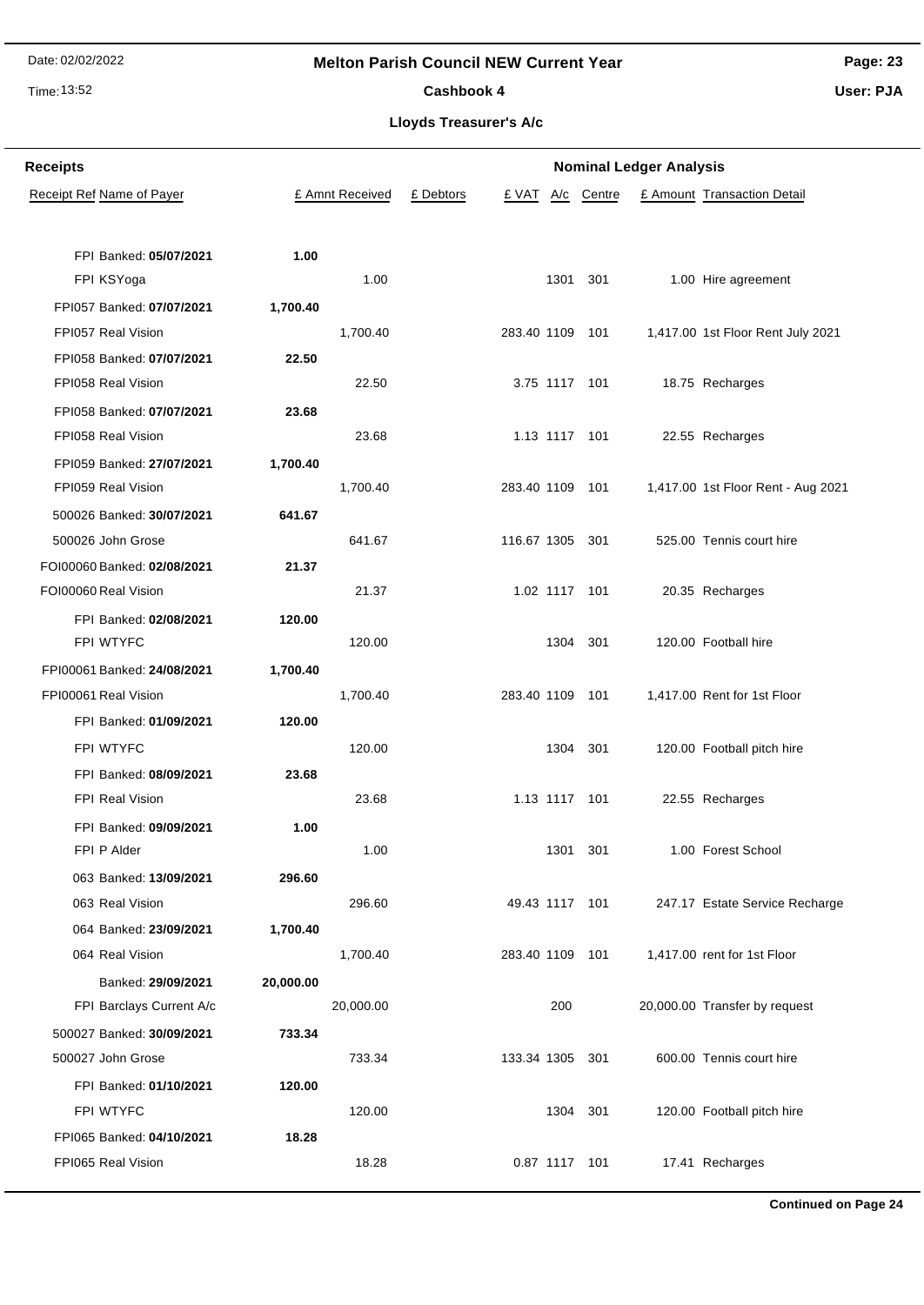## Time: 13:52

## **Melton Parish Council NEW Current Year**

**Page: 24**

Cashbook 4

**Lloyds Treasurer's A/c**

| <b>Receipts</b>                  | <b>Nominal Ledger Analysis</b> |             |                 |           |                  |     |                 |               |                                        |  |
|----------------------------------|--------------------------------|-------------|-----------------|-----------|------------------|-----|-----------------|---------------|----------------------------------------|--|
| <b>Receipt Ref Name of Payer</b> |                                |             | £ Amnt Received | £ Debtors | £ VAT            | A/c | Centre          |               | £ Amount Transaction Detail            |  |
|                                  |                                |             |                 |           |                  |     |                 |               |                                        |  |
|                                  | FPI Banked: 01/11/2021         | 120.00      |                 |           |                  |     |                 |               |                                        |  |
| FPI WTYFC                        |                                |             | 120.00          |           |                  |     | 1304 301        |               | 120.00 Football hire                   |  |
|                                  | FPI066 Banked: 02/11/2021      | 1,722.90    |                 |           |                  |     |                 |               |                                        |  |
| FPI066 Real Vision               |                                |             | 1,722.90        |           | 287.15 1109 101  |     |                 |               | 1,435.75 1st Fir rent & recharges nov  |  |
|                                  | FPI067 Banked: 02/11/2021      | 16.28       |                 |           |                  |     |                 |               |                                        |  |
| FPI067 Real Vision               |                                |             | 16.28           |           |                  |     | 0.78 1117 101   |               | 15.50 Recharges                        |  |
|                                  | FPI66 Banked: 02/11/2021       | $-1,722.90$ |                 |           |                  |     |                 |               |                                        |  |
| FPI66 Real Vision                |                                |             | $-1,722.90$     |           | -287.15 1109 101 |     |                 |               | -1,435.75 1st Floor rent and recharges |  |
|                                  | FPI066 Banked: 02/11/2021      | 1,772.90    |                 |           |                  |     |                 |               |                                        |  |
| FPI066 Real Vision               |                                |             | 1,772.90        |           | 295.48 1109      |     | 101<br>1117 101 | 1,417.00 Rent |                                        |  |
|                                  | FPI068 Banked: 09/11/2021      | 51.71       |                 |           |                  |     |                 |               | 60.42 Recharges                        |  |
| FPI068 Real Vision               |                                |             | 51.71           |           |                  |     | 1117 101        |               | 51.71 Recharges                        |  |
|                                  | FPI069 Banked: 30/11/2021      | 1,700.40    |                 |           |                  |     |                 |               |                                        |  |
| FPI069 Real Vision               |                                |             | 1,700.40        |           | 283.40 1109 101  |     |                 |               | 1,417.00 1st Floor rent Dec 21         |  |
|                                  | FPI Banked: 01/12/2021         | 120.00      |                 |           |                  |     |                 |               |                                        |  |
| FPI WTYFC                        |                                |             | 120.00          |           |                  |     | 1304 301        |               | 120.00 Football pitch hire             |  |
|                                  | FPI Banked: 02/12/2021         | 20.13       |                 |           |                  |     |                 |               |                                        |  |
| FPI Real Vision                  |                                |             | 20.13           |           |                  |     | 0.96 1117 101   |               | 19.17 Recharges                        |  |
|                                  | Banked: 08/12/2021             | 20,000.00   |                 |           |                  |     |                 |               |                                        |  |
|                                  | ET Barclays Current A/c        |             | 20,000.00       |           |                  | 200 |                 |               | 20,000.00 Transfer by request          |  |
|                                  | FPI Banked: 15/12/2021         | 277.20      |                 |           |                  |     |                 |               |                                        |  |
| <b>FPI Real Vision</b>           |                                |             | 277.20          |           | 46.20 1117 101   |     |                 |               | 231.00 Recharges                       |  |
|                                  | BGC Banked: 20/12/2021         | 700.00      |                 |           |                  |     |                 |               |                                        |  |
| <b>BGC SCC</b>                   |                                |             | 700.00          |           |                  |     | 1106 101        |               | 700.00 Grant from SCC                  |  |
|                                  | FPI Banked: 22/12/2021         | 1,700.40    |                 |           |                  |     |                 |               |                                        |  |
| FPI Real Vision                  |                                |             | 1,700.40        |           | 283.40 1109 101  |     |                 |               | 1,417.00 Rent for 1st Floor            |  |
|                                  | FPI Banked: 04/01/2022         | 120.00      |                 |           |                  |     |                 |               |                                        |  |
| FPI WTYFC                        |                                |             | 120.00          |           |                  |     | 1117 101        |               | 120.00 Hire of football pitches        |  |
|                                  | FPI Banked: 04/01/2022         | $-120.00$   |                 |           |                  |     |                 |               |                                        |  |
| FPI WTYFC                        |                                |             | $-120.00$       |           |                  |     | 1117 101        |               | -120.00 Hire of football pitches       |  |
|                                  | FPI Banked: 04/01/2022         | 120.00      |                 |           |                  |     |                 |               |                                        |  |
| FPI WTYFC                        |                                |             | 120.00          |           |                  |     | 1304 301        |               | 120.00 Hire of football pitches        |  |
|                                  | Banked: 06/01/2022             | 20,000.00   |                 |           |                  |     |                 |               |                                        |  |
| TX From Bc Barclays Current A/c  |                                |             | 20,000.00       |           |                  | 200 |                 |               | 20,000.00 Transfer by request          |  |
|                                  | FPI Banked: 06/01/2022         | 24.45       |                 |           |                  |     |                 |               |                                        |  |

## **User: PJA**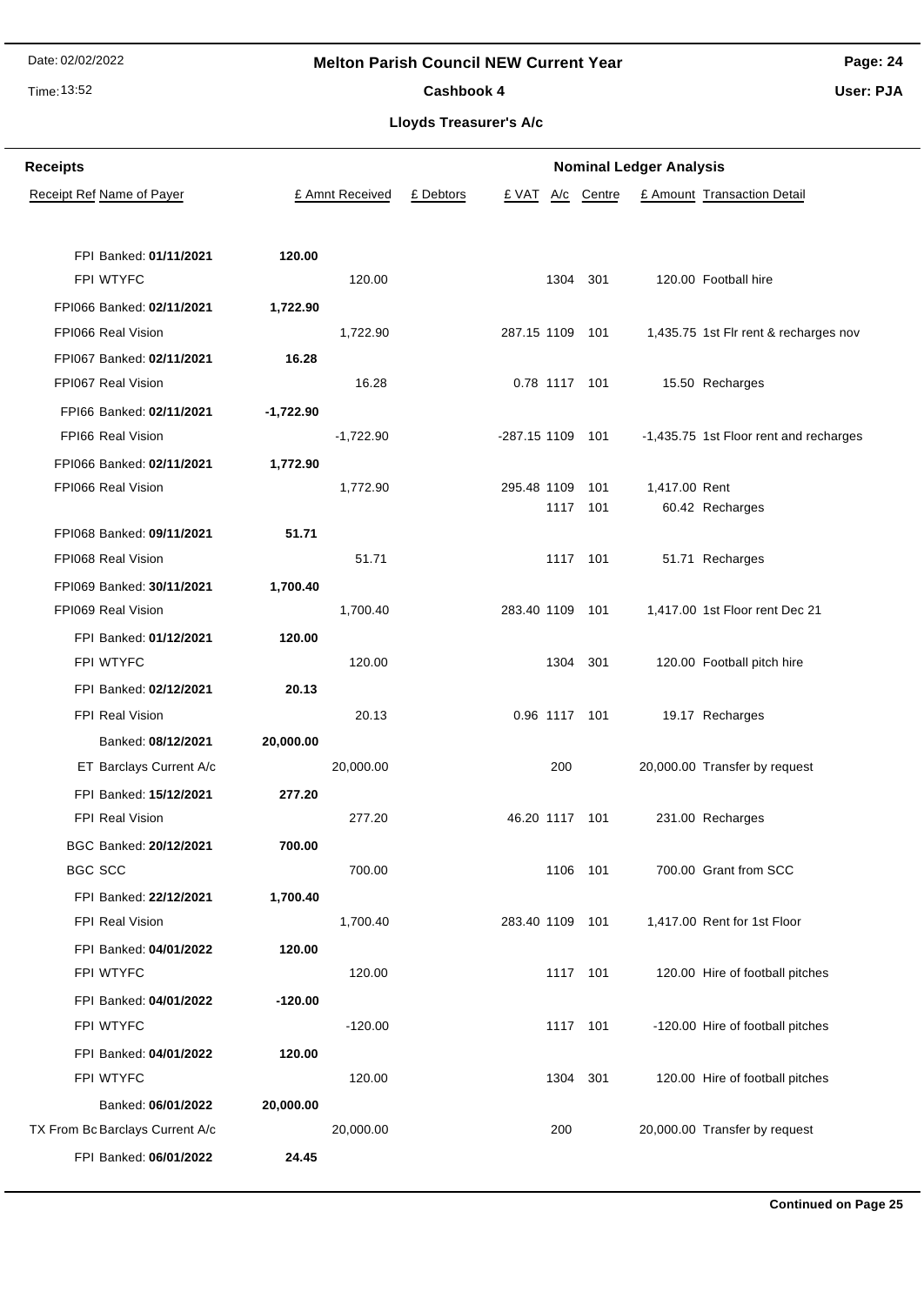## Time: 13:52

## **Melton Parish Council NEW Current Year**

Cashbook 4

**Page: 25**

**User: PJA**

| <b>Receipts</b>                 |            |                 | <b>Nominal Ledger Analysis</b> |             |           |        |            |                                       |  |  |  |
|---------------------------------|------------|-----------------|--------------------------------|-------------|-----------|--------|------------|---------------------------------------|--|--|--|
| Receipt Ref Name of Payer       |            | £ Amnt Received | £ Debtors                      | £ VAT       | A/c       | Centre |            | £ Amount Transaction Detail           |  |  |  |
|                                 |            |                 |                                |             |           |        |            |                                       |  |  |  |
| <b>FPI Real Vision</b>          |            | 24.45           |                                |             | 1.16 1117 | 101    |            | 23.29 Recharges                       |  |  |  |
| FPI Banked: 26/01/2022          | 1,700.40   |                 |                                |             |           |        |            |                                       |  |  |  |
| <b>FPI Real Vision</b>          |            | 1,700.40        |                                | 283.40 1109 |           | 101    |            | 1.417.00 First Floor Rent - Feb 2022  |  |  |  |
| BGC Banked: 28/01/2022          | 4,580.00   |                 |                                |             |           |        |            |                                       |  |  |  |
| <b>BGC East Suffolk Council</b> |            | 4,580.00        |                                |             | 1105      | 101    |            | 4,580.00 Compensation for legal costs |  |  |  |
| FPI Banked: 31/01/2022          | 1,700.40   |                 |                                |             |           |        |            |                                       |  |  |  |
| FPI Real Vision                 |            | 1,700.40        |                                | 283.40 1109 |           | 101    |            | 1,417.00 1st Floor Rent - March 2022  |  |  |  |
| <b>Total Receipts</b>           | 140,788.22 |                 | 0.00                           | 4,064.19    |           |        | 136,724.03 |                                       |  |  |  |
| <b>Cashbook Totals</b>          |            |                 | 0.00                           |             |           |        |            |                                       |  |  |  |
|                                 | 153,868.55 |                 |                                | 4,064.19    |           |        | 149,804.36 |                                       |  |  |  |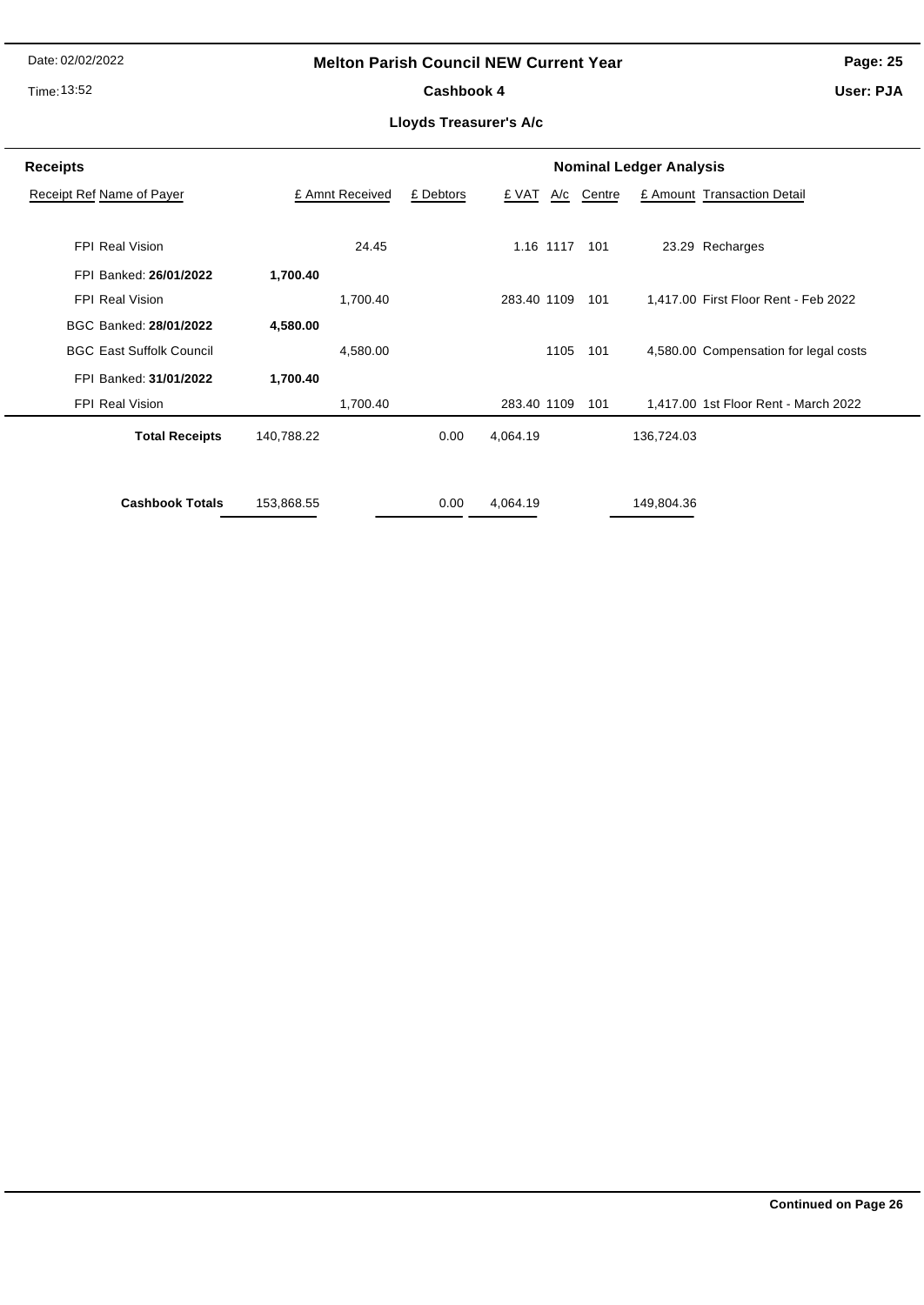**Page: 26**

Time: 13:52

## Cashbook 4

**User: PJA**

| <b>Payments</b>      |                                    | <b>Nominal Ledger Analysis</b> |          |             |                |               |            |  |                                     |  |
|----------------------|------------------------------------|--------------------------------|----------|-------------|----------------|---------------|------------|--|-------------------------------------|--|
| Date                 | Payee Name                         | Reference £ Total Amnt         |          | £ Creditors | £ VAT          |               | A/c Centre |  | £ Amount Transaction Detail         |  |
|                      | 01/04/2021 Nelson Potter           | <b>DEBIT CARD</b>              | 218.38   |             | 36.40 4362 301 |               |            |  | 181.98 Memorial bench               |  |
| 07/04/2021 RBS       |                                    | ET                             | 206.40   |             | 34.40 4116     |               | 101        |  | 172.00 Annual software agreement    |  |
| 07/04/2021 Wix.com   |                                    | DEBIT                          | 74.25    |             | 12.37 4205     |               | 201        |  | 61.88 NP website hosting            |  |
| 07/04/2021 SALC      |                                    | EТ                             | 1,041.35 |             |                | 4132          | 101        |  | 1,041.35 SALC Membership            |  |
| 09/04/2021 Zoom      |                                    | DEBIT                          | 11.99    |             |                | 4117          | 101        |  | 11.99 Video conferencing            |  |
|                      | 15/04/2021 East Suffolk            | DD                             | 550.75   |             |                | 4125          | 101        |  | 550.75 Business Rates               |  |
| 15/04/2021 SALC      |                                    | ET                             | 120.00   |             | 20.00 4138     |               | 101        |  | 100.00 Staff Training               |  |
| 15/04/2021 P Alder   |                                    | ET                             | 1.99     |             |                | 0.33 4113 101 |            |  | 1.66 Batteries                      |  |
| 15/04/2021 A Porter  |                                    | EТ                             | 87.00    |             |                | 2.40 4103     | - 101      |  | 84.60 Melton Awards                 |  |
| 19/04/2021 Microsoft |                                    | DD                             | 79.99    |             |                | 4117 101      |            |  | 79.99 Microsoft 365 subscription    |  |
|                      | 20/04/2021 Comms Unite             | DD                             | 54.00    |             |                | 9.00 4114 101 |            |  | 45.00 Office broadband              |  |
|                      | 20/04/2021 Nelson Potter           | <b>DEBIT CARD</b>              | $-18.00$ |             |                | 4362          | 301        |  | -18.00 Delivery charge refund       |  |
|                      | 21/04/2021 Suffolk County Council  | ET                             | 5,093.83 |             | 848.97 4210    |               | 201        |  | 4,244.86 Design works               |  |
|                      |                                    |                                |          |             |                | 351           | 0          |  | -4,244.86 Design works              |  |
|                      |                                    |                                |          |             |                | 6000          | 201        |  | 4,244.86 Design works               |  |
|                      | 26/04/2021 Comms Unite             | DD                             | 64.78    |             | 10.80 4114     |               | 101        |  | 53.98 Office telephony              |  |
|                      | 26/04/2021 Smartest Energy         | DD                             | 73.00    |             |                | 3.48 4126     | 101        |  | 69.52 Office electricity            |  |
| 28/04/2021 Wave      |                                    | EТ                             | 104.09   |             |                | 4126          | 101        |  | 104.09 Office water                 |  |
|                      | 28/04/2021 Staff Salaries          | EТ                             | 2,937.50 |             |                | 4108          | 101        |  | 2,937.50 Staff Salaries P1          |  |
| 28/04/2021 HMRC      |                                    | ET                             | 999.37   |             |                | 4108          | 101        |  | 999.37 Tax/NI                       |  |
|                      | 28/04/2021 Suffolk County Council  | EТ                             | 333.70   |             |                | 4110          | 101        |  | 333.70 Staff pension                |  |
|                      | 28/04/2021 OneStop Promotions      | <b>DEBIT CARD</b>              | 189.60   |             | 31.60 4362     |               | 301        |  | 158.00 Flagpole and flag            |  |
|                      |                                    |                                |          |             |                | 350           | 0          |  | -158.00 Flagpole and flag           |  |
|                      |                                    |                                |          |             |                | 6000          | 301        |  | 158.00 Flagpole and flag            |  |
|                      | 30/04/2021 Heritage Cleaning       | DD                             | 121.88   |             |                | 4123          | 101        |  | 121.88 Office cleaning              |  |
|                      | 05/05/2021 P Donoghue              | <b>BACS</b>                    | 51.30    |             |                | 4136          | 101        |  | 51.30 Mileage                       |  |
|                      | 05/05/2021 P Donoghue              | EТ                             | 215.07   |             | 35.84          | 4310          | 301        |  | 158.71 Equipment and materials      |  |
|                      |                                    |                                |          |             |                | 4171          | 101        |  | 20.52 Equipment and materials       |  |
| 05/05/2021 FirePower |                                    | EТ                             | 60.00    |             | 10.00 4124     |               | 101        |  | 50.00 Pav Fire Extinguisher Service |  |
| 05/05/2021 FirePower |                                    | ET                             | 90.00    |             | 15.00 4124 101 |               |            |  | 75.00 Office Fire Ex Service        |  |
|                      | 05/05/2021 Bates Wells Braithwaite | ET                             | 270.00   |             |                | 4170 101      |            |  | 270.00 Land Transfer disbursements  |  |
| 10/05/2021 Zoom      |                                    | <b>DEBIT CARD</b>              | 11.99    |             |                | 4117 101      |            |  | 11.99 Video conferencing            |  |
|                      | 10/05/2021 Tuddenham Press         | <b>BACS</b>                    | 122.00   |             |                | 4113 101      |            |  | 122.00 SZC leaflets                 |  |
| 13/05/2021 JW Plant  |                                    | <b>DEBIT CARD</b>              | 228.12   |             | 38.02 4340 301 |               |            |  | 190.10 NHS Thank You banners        |  |
|                      | 13/05/2021 Hire Station            | <b>DEBIT CARD</b>              | 100.00   |             | 22.80 4330     |               | 301        |  | 77.20 Car Park fencing              |  |
|                      |                                    |                                |          |             |                | 350           | 0          |  | -77.20 Car Park fencing             |  |
|                      |                                    |                                |          |             |                | 6000          | 301        |  | 77.20 Car Park fencing              |  |
|                      | 17/05/2021 East Suffolk Council    | DD                             | 551.00   |             |                | 4125 101      |            |  | 551.00 Business Rates               |  |
|                      | 19/05/2021 Comms Unite             | DD                             | 54.00    |             |                | 9.00 4114 101 |            |  | 45.00 Office broadband              |  |
| 21/05/2021 SCC       |                                    | <b>DEBIT CARD</b>              | 247.50   |             |                | 4214 201      |            |  | 247.50 Melton Walks Leaflet         |  |
|                      | 24/05/2021 Comms Unite             | DD                             | 60.84    |             | 10.14 4114 101 |               |            |  | 50.70 Office telephony              |  |
|                      | 25/05/2021 C&W Fencing Ltd         | ET                             | 4,226.68 |             | 704.45 4330    |               | 301        |  | 3,522.23 Car park fencing           |  |
|                      |                                    |                                |          |             |                | 350           | 0          |  | -3,522.23 Car park fencing          |  |
|                      |                                    |                                |          |             |                | 6000          | 301        |  | 3,522.23 Car park fencing           |  |
| 25/05/2021 CGM       |                                    | ET                             | 90.00    |             | 15.00 4310 301 |               |            |  | 75.00 Line marking                  |  |
| 25/05/2021 Viking    |                                    | EТ                             | 39.96    |             |                | 6.16 4113 101 |            |  | 33.80 Stationery                    |  |
| 25/05/2021 P Alder   |                                    | EТ                             | 5.52     |             |                | 0.92 4107 101 |            |  | 4.60 Zip ties                       |  |
| 25/05/2021 Wave      |                                    | ET                             | 41.29    |             |                | 2.45 4316 301 |            |  | 38.84 Pavilion water                |  |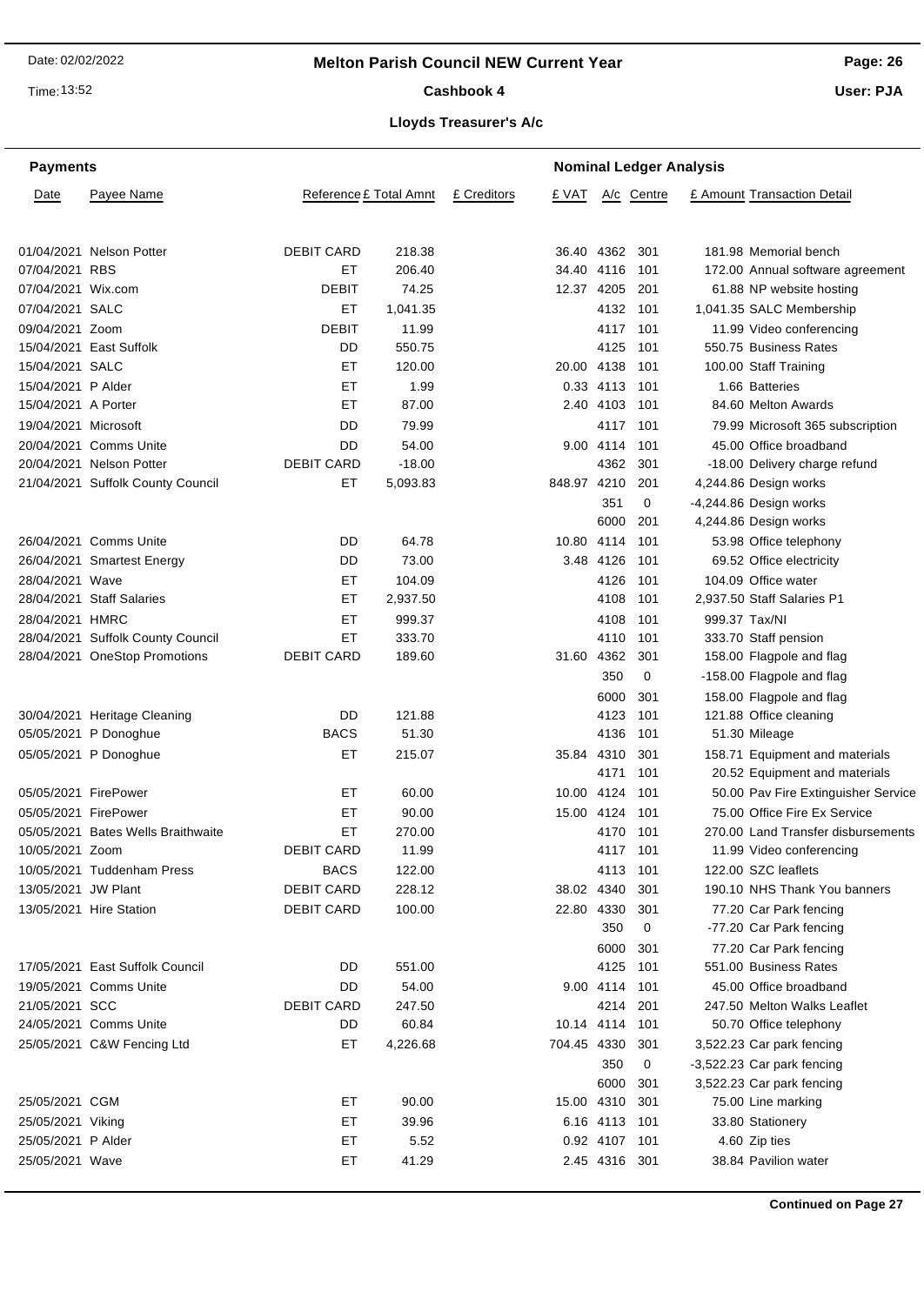Time: 13:52

#### Cashbook 4

**Page: 27**

**User: PJA**

## **Lloyds Treasurer's A/c**

| <b>Payments</b>                         |                                 |                        |                |             |                |                   | <b>Nominal Ledger Analysis</b> |                 |                                                 |  |  |
|-----------------------------------------|---------------------------------|------------------------|----------------|-------------|----------------|-------------------|--------------------------------|-----------------|-------------------------------------------------|--|--|
| Date                                    | Payee Name                      | Reference £ Total Amnt |                | £ Creditors | £ VAT          |                   | A/c Centre                     |                 | £ Amount Transaction Detail                     |  |  |
| 25/05/2021 Viking                       |                                 | EТ                     | $-39.96$       |             |                | $-6.66$ 4113 101  |                                |                 | -33.30 Stationery                               |  |  |
| 25/05/2021 Viking                       |                                 | ET                     | 36.96          |             |                | 6.16 4113         | 101                            |                 | 30.80 Stationery                                |  |  |
|                                         | 26/05/2021 Staff Salaries       | ET                     | 2,937.10       |             |                | 4108              | 101                            |                 | 2,937.10 Staff Salaries P2                      |  |  |
| 26/05/2021 SCC                          |                                 | ET                     | 333.70         |             |                | 4110 101          |                                |                 | 333.70 Staff Pension                            |  |  |
| 26/05/2021 HMRC                         |                                 | EТ                     | 999.77         |             |                | 4108              | 101                            |                 | 999.77 Tax/NI                                   |  |  |
| 26/05/2021 SALC                         |                                 | EТ                     | 30.00          |             |                | 5.00 4138         | 101                            |                 | 25.00 Staff Training                            |  |  |
| 26/05/2021 Savills                      |                                 | ЕT                     | 595.20         |             | 99.20 4124 101 |                   |                                |                 | 496.00 Estate charges                           |  |  |
| 26/05/2021 Firepower                    |                                 | ET                     | 90.00          |             | 15.00 4124     |                   | 101                            |                 | 75.00 Fire alarm fix                            |  |  |
|                                         | 26/05/2021 Smartest Energy      | DD                     | 73.00          |             |                | 3.48 4126         | 101                            |                 | 69.52 Office electricity                        |  |  |
|                                         | 27/05/2021 Spencer Wix          | <b>ET</b>              | 600.00         |             | 100.00 4363    |                   | 301                            |                 | 500.00 WW2 memorial restoration                 |  |  |
|                                         |                                 |                        |                |             |                | 325               | $\mathbf 0$                    |                 | -500.00 WW2 memorial restoration                |  |  |
|                                         |                                 |                        |                |             |                | 6000              | 301                            |                 | 500.00 WW2 memorial restoration                 |  |  |
|                                         | 01/06/2021 Trevor Brown         | EТ                     | 300.00         |             |                | 4131              | 101                            |                 | 300.00 Internal Audit                           |  |  |
|                                         | 01/06/2021 Heritage Cleaning    | <b>STD ORD</b>         | 121.88         |             |                | 4123              | 101                            |                 | 121.88 Office cleaning                          |  |  |
| 09/06/2021 Zoom                         |                                 | <b>DEBIT CARD</b>      | 11.99          |             |                | 4117              | 101                            |                 | 11.99 Video conferencing                        |  |  |
| 15/06/2021 TLC                          |                                 | EТ                     | 45.00          |             |                | 7.50 4124         | 101                            |                 | 37.50 Window cleaning                           |  |  |
| 15/06/2021 Norse                        |                                 | EТ                     | 234.00         |             | 39.00 4364     |                   | 301                            |                 | 195.00 Dog poo bin                              |  |  |
|                                         |                                 |                        |                |             |                | 350               | $\mathbf 0$                    |                 | -195.00 Dog poo bin                             |  |  |
|                                         |                                 |                        |                |             |                | 6000              | 301                            |                 | 195.00 Dog poo bin                              |  |  |
|                                         | 15/06/2021 Pandora Technologies | EТ                     | 3,846.00       |             | 641.00 4212    |                   | 201                            | 3,205.00 SID    |                                                 |  |  |
|                                         |                                 |                        |                |             |                | 350               | $\mathbf 0$                    | $-3,205.00$ SID |                                                 |  |  |
|                                         |                                 |                        |                |             |                | 6000              | 201                            | 3,205.00 SID    |                                                 |  |  |
|                                         | 15/06/2021 East Suffolk         | DD                     | 551.00         |             |                | 4125              | 101                            |                 | 551.00 Busines rates                            |  |  |
|                                         |                                 |                        |                |             |                |                   |                                |                 |                                                 |  |  |
| 17/06/2021 Viking<br>17/06/2021 SBD Ltd |                                 | ET<br>EТ               | 16.74<br>80.00 |             |                | 2.79 4113<br>4361 | 101<br>301                     |                 | 13.95 Stationery                                |  |  |
| 17/06/2021 SBD Ltd                      |                                 | EТ                     | 105.00         |             |                | 4361              | 301                            |                 | 80.00 Memorial plaque<br>105.00 Memorial plaque |  |  |
|                                         | 18/06/2021 Shelters4less        | DC                     | 136.44         |             | 22.74 4362     |                   | 301                            |                 | 113.70 Bike racks                               |  |  |
|                                         |                                 |                        |                |             |                | 350               | 0                              |                 | -113.70 Bike racks                              |  |  |
|                                         |                                 |                        |                |             |                |                   |                                |                 |                                                 |  |  |
|                                         |                                 |                        |                |             |                | 6000              | 301                            |                 | 113.70 Bike racks                               |  |  |
|                                         | 18/06/2021 SP Services          | <b>DEBIT CARD</b>      | 59.88          |             |                | 9.98 4171         | 101                            |                 | 49.90 Defib pads                                |  |  |
|                                         | 18/06/2021 Comms Unite          | DD                     | 54.00          |             |                | 9.00 4114         | 101                            |                 | 45.00 Office broadband                          |  |  |
| 21/06/2021 V Bidwell                    |                                 | <b>FPI</b>             | $-25.00$       |             |                | 4361 301          |                                |                 | -25.00 Memorial plaque                          |  |  |
|                                         | 22/06/2021 Comms Unite          | DD                     | 51.20          |             |                | 8.53 4114 101     |                                |                 | 42.67 Office telephony                          |  |  |
|                                         | 23/06/2021 Westrock CCTV        | ET                     | 294.00         |             | 49.00 4329     |                   | 301                            |                 | 245.00 CCTV camera                              |  |  |
|                                         |                                 |                        |                |             |                | 350               | 0                              |                 | -245.00 CCTV camera                             |  |  |
|                                         |                                 |                        |                |             |                | 6000              | 301                            |                 | 245.00 CCTV camera                              |  |  |
| 23/06/2021 TC Trees                     |                                 | ЕT                     | 480.00         |             |                | 4355              | 301                            |                 | 480.00 Tree safety works                        |  |  |
|                                         |                                 |                        |                |             |                | 355               | 0                              |                 | -480.00 Tree safety works                       |  |  |
|                                         |                                 |                        |                |             |                | 6000              | 301                            |                 | 480.00 Tree safety works                        |  |  |
|                                         | 23/06/2021 Staff Salaries       | EТ                     | 2,937.50       |             |                | 4108              | 101                            |                 | 2,937.50 Salaries P3                            |  |  |
| 23/06/2021 SCC                          |                                 | EТ                     | 333.70         |             |                | 4110 101          |                                |                 | 333.70 Staff pension                            |  |  |
| 23/06/2021 HMRC                         |                                 | EТ                     | 999.37         |             |                | 4108              | - 101                          |                 | 999.37 Tax/NI                                   |  |  |
| 23/06/2021 CGM                          |                                 | EТ                     | 60.00          |             | 10.00 4309     |                   | 301                            |                 | 50.00 Hedge cutting                             |  |  |
|                                         | 28/06/2021 Smartest Energy      | DD                     | 73.00          |             |                | 3.48 4126         | - 101                          |                 | 69.52 Office electricity                        |  |  |
|                                         | 30/06/2021 Pitkin & Ruddock     | EТ                     | 150.00         |             | 25.00 4124 101 |                   |                                |                 | 125.00 A/C service                              |  |  |
|                                         | 30/06/2021 Westrock CCTV        | ET                     | 828.00         |             | 138.00 4329    |                   | 301                            |                 | 690.00 CCTV contract                            |  |  |
|                                         | 30/06/2021 Heritage Cleaning    | <b>SO</b>              | 121.88         |             |                | 4123              | 101                            |                 | 121.88 Office cleaning                          |  |  |
|                                         | 01/07/2021 Hire Station         | DEB                    | 85.40          |             | 14.23 4330 301 |                   |                                |                 | 71.17 Car park fencing                          |  |  |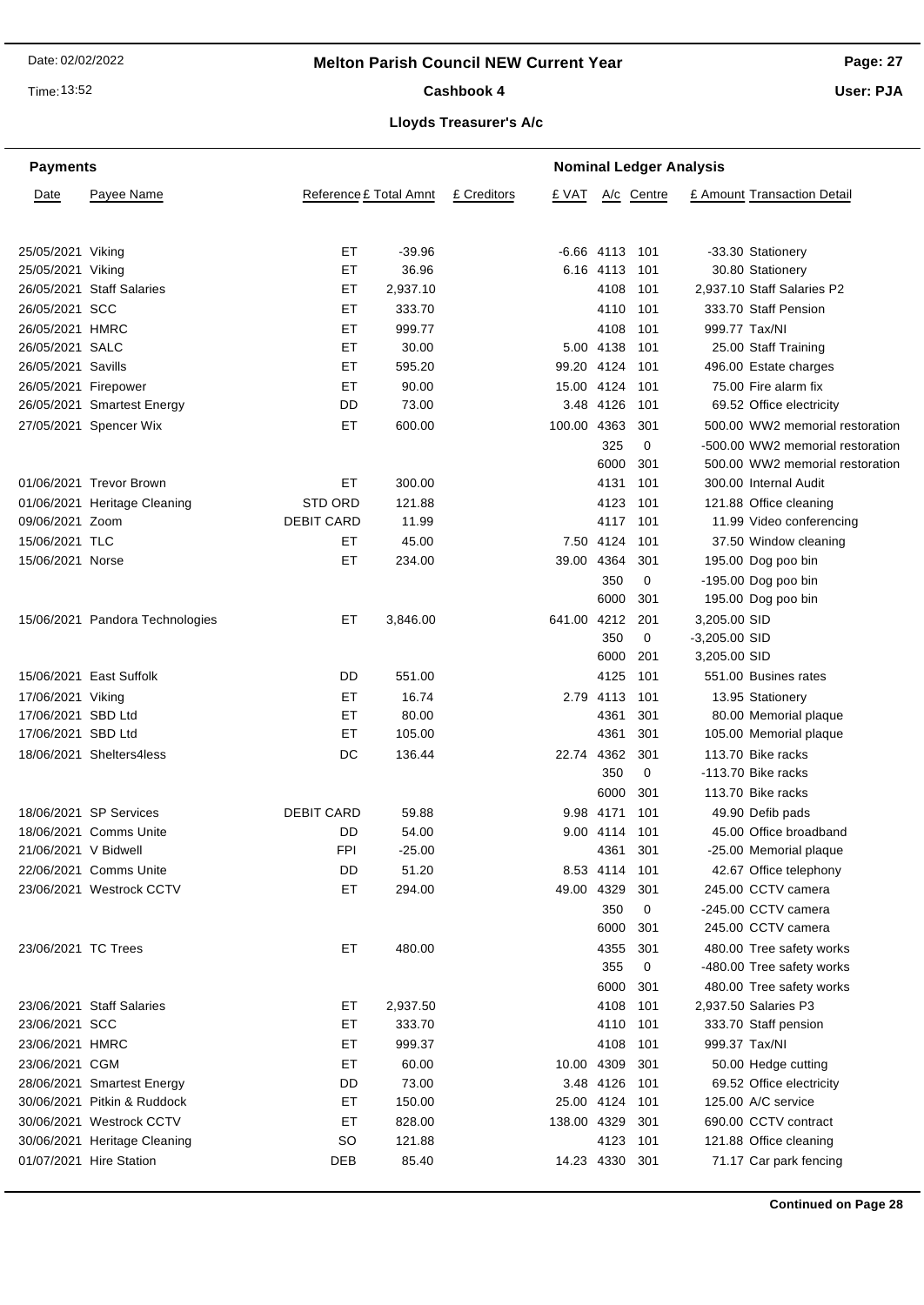Time: 13:52

Cashbook 4

**Page: 28**

**User: PJA**

## **Lloyds Treasurer's A/c**

| <b>Payments</b>    |                                    |                        |           |             |                 |               | <b>Nominal Ledger Analysis</b> |                 |                                  |
|--------------------|------------------------------------|------------------------|-----------|-------------|-----------------|---------------|--------------------------------|-----------------|----------------------------------|
| Date               | Payee Name                         | Reference £ Total Amnt |           | £ Creditors | £ VAT           |               | A/c Centre                     |                 | £ Amount Transaction Detail      |
|                    |                                    |                        |           |             |                 | 350           | 0                              |                 | -71.17 Car park fencing          |
|                    |                                    |                        |           |             |                 | 6000          | 301                            |                 | 71.17 Car park fencing           |
| 13/07/2021 SWT     |                                    | <b>FPO</b>             | 630.00    |             | 105.00 4310     |               | 301                            |                 | 525.00 Pond survey               |
|                    | 13/07/2021 Suffolk Digital         | <b>FPO</b>             | 249.34    |             |                 | 4164          | 101                            |                 | 249.34 Food leaflet printing     |
| 13/07/2021 CGM     |                                    | FPO                    | 1,120.80  |             | 186.80 4309     |               | 301                            |                 | 934.00 Grass cutting             |
|                    | 13/07/2021 C&W Fencing Ltd         | FPO                    | 2,313.33  |             | 385.56 4330     |               | 301                            |                 | 1,927.77 Car park fencing        |
|                    |                                    |                        |           |             |                 | 350           | 0                              |                 | -1,927.77 Car park fencing       |
|                    |                                    |                        |           |             |                 | 6000          | 301                            |                 | 1,927.77 Car park fencing        |
| 15/07/2021 ESC     |                                    | DD                     | 551.00    |             |                 | 4310          | 301                            |                 | 551.00 Business Rates            |
| 15/07/2021 ESC     |                                    | <b>FPO</b>             | $-551.00$ |             |                 | 4310          | 301                            |                 | -551.00 Business Rates           |
| 15/07/2021 ESC     |                                    | DD                     | 551.00    |             |                 | 4125          | 101                            |                 | 551.00 Business Rates            |
|                    | 20/07/2021 Ipswich Insultations    | FPO                    | 558.00    |             | 93.00 4317      |               | 301                            |                 | 465.00 Pavilion asbestos survey  |
|                    |                                    |                        |           |             |                 | 353           | 0                              |                 | -465.00 Pavilion asbestos survey |
|                    |                                    |                        |           |             |                 | 6000          | 301                            |                 | 465.00 Pavilion asbestos survey  |
| 26/07/2021 SALC    |                                    | FPO                    | 30.00     |             |                 | 5.00 4137     | 101                            |                 | 25.00 Cllr training              |
| 26/07/2021 SCC     |                                    | <b>FPO</b>             | 333.70    |             |                 | 4110          | 101                            |                 | 333.70 Staff pension             |
| 26/07/2021 HMRC    |                                    | <b>FPO</b>             | 999.77    |             |                 | 4108          | 101                            |                 | 999.77 Tax and NI                |
|                    | 26/07/2021 Staff Salaries          | FPO                    | 2,937.10  |             |                 | 4108          | 101                            |                 | 2,937.10 Staff Salaries P4       |
|                    | 26/07/2021 Smartest Energy         | DD                     | 73.00     |             |                 | 3.48 4126     | 101                            |                 | 69.52 Office electricity         |
|                    | 26/07/2021 Comms Unite             | DD                     | 54.00     |             |                 | 9.00 4114     | 101                            |                 | 45.00 Office broadband           |
|                    | 26/07/2021 Comms Unite             | DD                     | 50.05     |             |                 | 8.34 4114     | 101                            |                 | 41.71 Office telephony           |
|                    | 29/07/2021 P Donoghue              | FPO                    | 207.32    |             | 34.55 4171      |               | 101                            |                 | 172.77 Fuel & materials          |
|                    | 29/07/2021 P Donoghue              | <b>FPO</b>             | 93.15     |             |                 | 4136          | 101                            |                 | 93.15 Diesel                     |
|                    | 30/07/2021 Heritage Cleaning       | <b>SO</b>              | 121.88    |             |                 | 4123          | 101                            |                 | 121.88 Office cleaning           |
| 11/08/2021 CGM     |                                    | FPO                    | 415.20    |             | 69.20 4309      |               | 301                            |                 | 346.00 Grounds maintenance       |
| 11/08/2021 P Alder |                                    | FPO                    | 5.99      |             |                 | 1.00 4113     | 101                            |                 | 4.99 Stationery                  |
|                    | 16/08/2021 East Suffolk            | DD                     | 551.00    |             |                 | 4125          | 101                            |                 | 551.00 Business Rates            |
| 19/08/2021 Wave    |                                    | FPO                    | 45.70     |             |                 | 2.70 4316     | 301                            |                 | 43.00 Pavilion water             |
|                    | 19/08/2021 Play Inspection Company | FPO                    | 426.00    |             | 71.00 4171      |               | 101                            |                 | 355.00 Staff Training            |
|                    | 23/08/2021 Comms Unite             | DD                     | 54.00     |             |                 | 9.00 4114     | -101                           |                 | 45.00 Office broadband           |
|                    | 23/08/2021 Comms Unite             | DD                     | 49.51     |             |                 | 8.25 4114     | 101                            |                 | 41.26 Office telephony           |
|                    | 25/08/2021 Staff Salaries          | <b>FPO</b>             | 3,178.86  |             |                 | 4108 101      |                                |                 | 3,178.86 Staff Salaries P5       |
| 25/08/2021 HMRC    |                                    | FPO                    | 1,189.24  |             |                 | 4108 101      |                                | 1,189.24 Tax/NI |                                  |
| 25/08/2021 SCC     |                                    | FPO                    | 345.52    |             |                 | 4110 101      |                                |                 | 345.52 Staff Pension             |
|                    | 25/08/2021 Play Inspection Company | FPO                    | 204.00    |             | 34.00 4327      |               | 301                            |                 | 170.00 Annual Play Inspection    |
|                    | 27/08/2021 Smartest Energy         | DD                     | 73.00     |             |                 | 3.48 4126     | 101                            |                 | 69.52 Office electricity         |
|                    | 31/08/2021 Heritage Cleaning       | <b>STO</b>             | 121.88    |             |                 | 4123          | 101                            |                 | 121.88 Office cleaning           |
| 07/09/2021 Savills |                                    | <b>FPO</b>             | 595.20    |             | 99.20 4124      |               | 101                            |                 | 496.00 Estate charges            |
|                    | 07/09/2021 P Donoghue              | <b>FPO</b>             | 24.76     |             |                 | 4.13 4171     | 101                            |                 | 20.63 Sundries and consumables   |
|                    | 07/09/2021 P Donoghue              | <b>FPO</b>             | 53.55     |             |                 | 4136          | 101                            |                 | 53.55 Mileage                    |
| 08/09/2021 Archant |                                    | DEB                    | 478.80    |             | 79.80 4133 101  |               |                                |                 | 399.00 Job advert                |
| 09/09/2021 ebay    |                                    | DEB                    | 649.99    |             | 108.33 4317 301 |               |                                |                 | 541.66 Storage shed              |
|                    |                                    |                        |           |             |                 | 353           | 0                              |                 | -541.66 Storage shed             |
|                    |                                    |                        |           |             |                 | 6000          | 301                            |                 | 541.66 Storage shed              |
|                    | 15/09/2021 East Suffolk Council    | DD                     | 551.00    |             |                 | 4125 101      |                                |                 | 551.00 Business Rates            |
|                    | 17/09/2021 Lydia Woods Artist      | <b>FPO</b>             | 60.00     |             |                 | 4113 101      |                                |                 | 60.00 Illustrative map           |
|                    | 20/09/2021 PKF Littlejohn          | <b>FPO</b>             | 960.00    |             | 160.00 4131 101 |               |                                |                 | 800.00 Audit fee                 |
|                    | 22/09/2021 Comms Unite             | DD                     | 43.77     |             |                 | 7.30 4114 101 |                                |                 | 36.47 Office telephony           |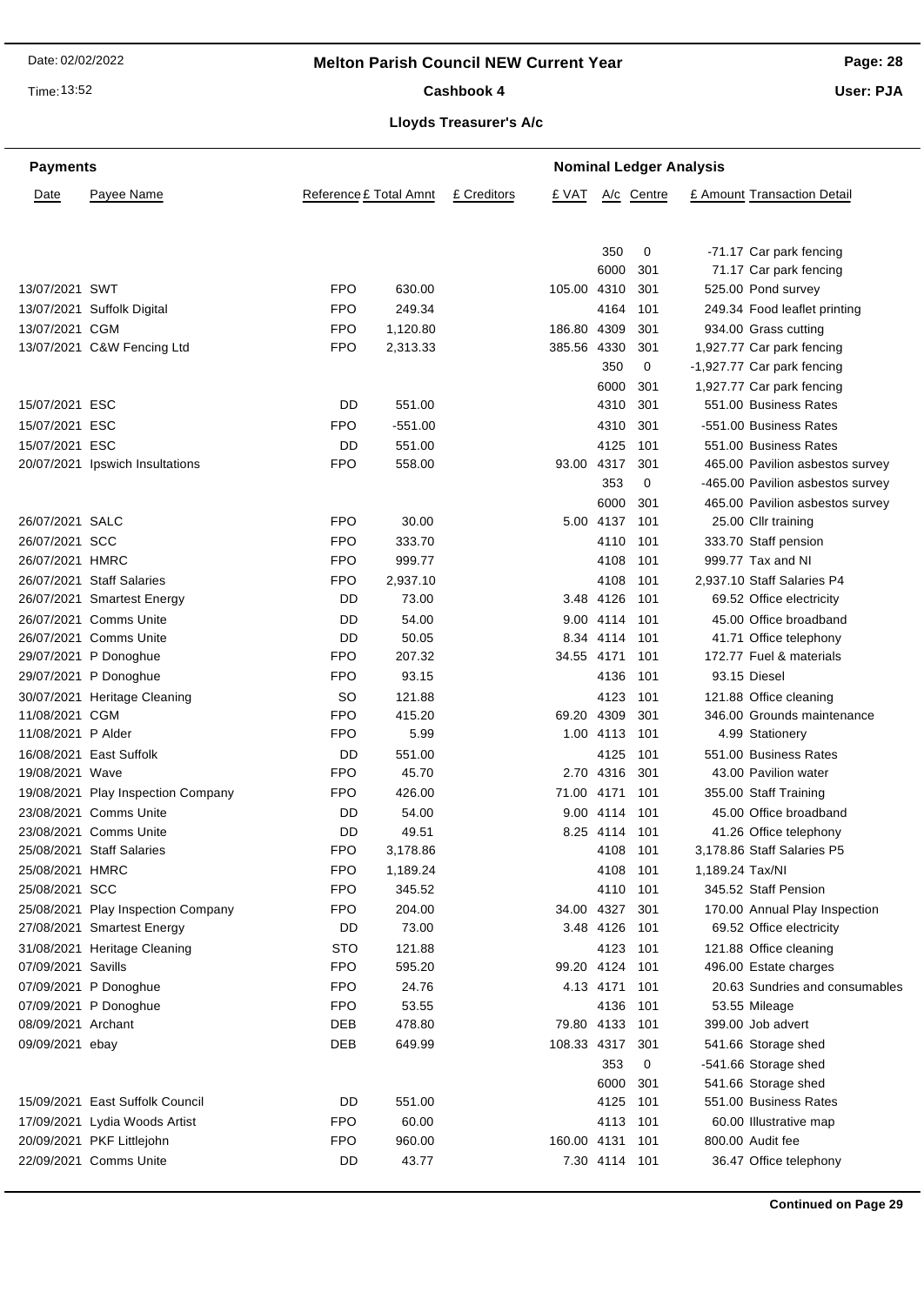Time: 13:52

## Cashbook 4

**Page: 29**

**User: PJA**

## **Lloyds Treasurer's A/c**

| <b>Payments</b>        | <b>Nominal Ledger Analysis</b>  |                        |                |             |             |                  |            |                               |                              |
|------------------------|---------------------------------|------------------------|----------------|-------------|-------------|------------------|------------|-------------------------------|------------------------------|
| Date                   | Payee Name                      | Reference £ Total Amnt |                | £ Creditors | £ VAT       |                  | A/c Centre | £ Amount Transaction Detail   |                              |
|                        | 22/09/2021 Comms Unite          | DD                     | 54.00          |             |             | 9.00 4114        | 101        | 45.00 Office broadband        |                              |
| 22/09/2021 SBD Ltd     |                                 | <b>FPO</b>             | 462.72         |             |             | 4361             | 301        | 462.72 Signage                |                              |
|                        |                                 |                        |                |             |             | 355              | 0          | -462.72 Signage               |                              |
|                        |                                 |                        |                |             |             | 6000             | 301        | 462.72 Signage                |                              |
|                        | 22/09/2021 Tuddenham Press      | <b>FPO</b>             | 63.40          |             |             | 4.40 4112        | 101        | 59.00 Leaflet printing        |                              |
|                        | 22/09/2021 TC Tree Services     | <b>FPO</b>             | 4,540.00       |             |             | 4355             | 301        | 4,540.00 Tree Works           |                              |
|                        | 27/09/2021 Smartest Energy      | DD                     | 73.00          |             |             | 3.48 4126        | 101        | 69.52 Office electricity      |                              |
| 29/09/2021 HMRC        |                                 | <b>FPO</b>             | 1,037.66       |             |             | 4108             | 101        | 1,037.66 Tax/NI               |                              |
| 29/09/2021 SCC         |                                 | <b>FPO</b>             | 361.90         |             |             | 4110             | 101        | 361.90 Staff Pension          |                              |
|                        | 29/09/2021 Staff Salaries       | <b>FPO</b>             | 2,985.45       |             |             | 4108             | 101        | 2,985.45 Staff Salaries - P6  |                              |
| 29/09/2021 P Alder     |                                 | <b>FPO</b>             | 4.98           |             |             | 0.66 4340        | 301        | 4.32 Refreshments             |                              |
| 29/09/2021 Gallagher   |                                 | <b>FPO</b>             | 3,837.50       |             |             | 4161             | 101        | 3,837.50 Insurance            |                              |
| 29/09/2021 UKPN        |                                 | <b>FPO</b>             | 2,082.00       |             | 347.00 4317 |                  | 301        | 1,735.00 Pavilion meter move  |                              |
|                        |                                 |                        |                |             |             | 353              | 0          | -1,735.00 Pavilion meter move |                              |
|                        |                                 |                        |                |             |             | 6000             | 301        | 1,735.00 Pavilion meter move  |                              |
|                        | 30/09/2021 Heritage Cleaning    | SO                     | 35.00          |             |             | 4113             | 101        | 35.00 VAT guidebook           |                              |
|                        | 30/09/2021 Heritage Cleaning    | SO                     | $-35.00$       |             |             | 4113             | 101        | -35.00 Office cleaning        |                              |
|                        | 30/09/2021 Heritage Cleaning    | SO                     | 121.88         |             |             | 4123             | 101        | 121.88 Office cleaning        |                              |
| 30/09/2021 Spiramus    |                                 | DEB                    | 35.00          |             |             | 4113 101         |            | 35.00 VAT guidebook           |                              |
| 06/10/2021 Viking      |                                 | ET                     | 86.29          |             |             | 6.38 4113        | 101        | 31.91 Stationery              |                              |
|                        |                                 |                        |                |             |             | 4112             | 101        | 48.00 Postage                 |                              |
| 06/10/2021 SALC        |                                 | EТ                     | 111.60         |             | 18.60 4130  |                  | 101        | 93.00 Payroll                 |                              |
| 06/10/2021 RBS         |                                 | EТ                     | 70.80          |             | 11.80 4117  |                  | 101        | 59.00 MTD support             |                              |
|                        | 06/10/2021 P Donoghue           | EТ                     | 55.35          |             |             | 4136             | 101        | 55.35 Mileage                 |                              |
| 06/10/2021 Netwise     |                                 | EТ                     | 480.00         |             | 80.00 4118  |                  | 101        | 400.00 Website hosting        |                              |
|                        | 06/10/2021 Native Landscapes    | EТ                     | 380.00         |             |             | 4310             | 301        | 380.00 Pond maintenance       |                              |
| 07/10/2021 CGM         |                                 | ЕT                     | 14.40          |             |             | 2.40 4309        | 301        | 12.00 Grass cutting           |                              |
|                        | 07/10/2021 P Donoghue           | EТ                     | 209.18         |             | 34.87 4317  |                  | 301        |                               | 174.31 Shed base expenses    |
|                        |                                 |                        |                |             |             | 353              | 0          |                               | -174.31 Shed base expenses   |
|                        |                                 |                        |                |             |             | 6000             | 301        |                               | 174.31 Shed base expenses    |
| 11/10/2021 TC Trees    |                                 | EТ                     | 880.00         |             |             | 4355             | 301        |                               | 880.00 Emergency tree works  |
|                        |                                 |                        |                |             |             | 355              | 0          |                               | -880.00 Emergency tree works |
|                        |                                 |                        |                |             |             |                  |            |                               |                              |
|                        | 15/10/2021 East Suffolk Council | DD                     | 551.00         |             |             | 6000 301<br>4125 | - 101      | 551.00 Business Rates         | 880.00 Emergency tree works  |
| 21/10/2021 CGM         |                                 |                        |                |             | 69.20 4309  |                  |            |                               |                              |
| 21/10/2021 Cllr Porter |                                 | ET<br>EТ               | 415.20<br>8.76 |             |             | 1.46 4317        | 301        | 346.00 Grass cutting          |                              |
|                        |                                 |                        |                |             |             |                  | 301        | 7.30 Shed expenses            |                              |
|                        |                                 |                        |                |             |             | 353              | 0          | -7.30 Shed expenses           |                              |
|                        |                                 |                        |                |             |             | 6000             | 301        | 7.30 Shed expenses            |                              |
|                        | 21/10/2021 Earth Anchors        | EТ                     | 2,272.80       |             | 378.80 4361 |                  | 301        | 1,894.00 Noticeboards         |                              |
|                        |                                 |                        |                |             |             | 350              | 0          | -1,894.00 Noticeboards        |                              |
|                        |                                 |                        |                |             |             | 6000             | 301        | 1,894.00 Noticeboards         |                              |
|                        | 22/10/2021 Comms Unite          | DD                     | 51.25          |             |             | 8.54 4114        | 101        | 42.71 Office telephony        |                              |
|                        | 22/10/2021 Comms Unite          | DD                     | 54.00          |             |             | 9.00 4114        | 101        | 45.00 Office broadband        |                              |
| 26/10/2021 HMRC        |                                 | ET                     | 1,037.46       |             |             | 4108             | 101        | 1,037.46 Tax/NI               |                              |
| 26/10/2021 SCC         |                                 | EТ                     | 340.37         |             |             | 4110             | 101        | 340.37 Staff Pension          |                              |
|                        | 26/10/2021 Staff Salaries       | ET                     | 2,985.65       |             |             | 4108             | 101        | 2,985.65 Staff Salaries P7    |                              |
| 26/10/2021 Wave        |                                 | ET                     | 103.42         |             |             | 4126             | 101        | 103.42 Office water           |                              |
|                        | 27/10/2021 Smartest Energy      | DD                     | 73.00          |             |             | 3.48 4126 101    |            | 69.52 Office electricity      |                              |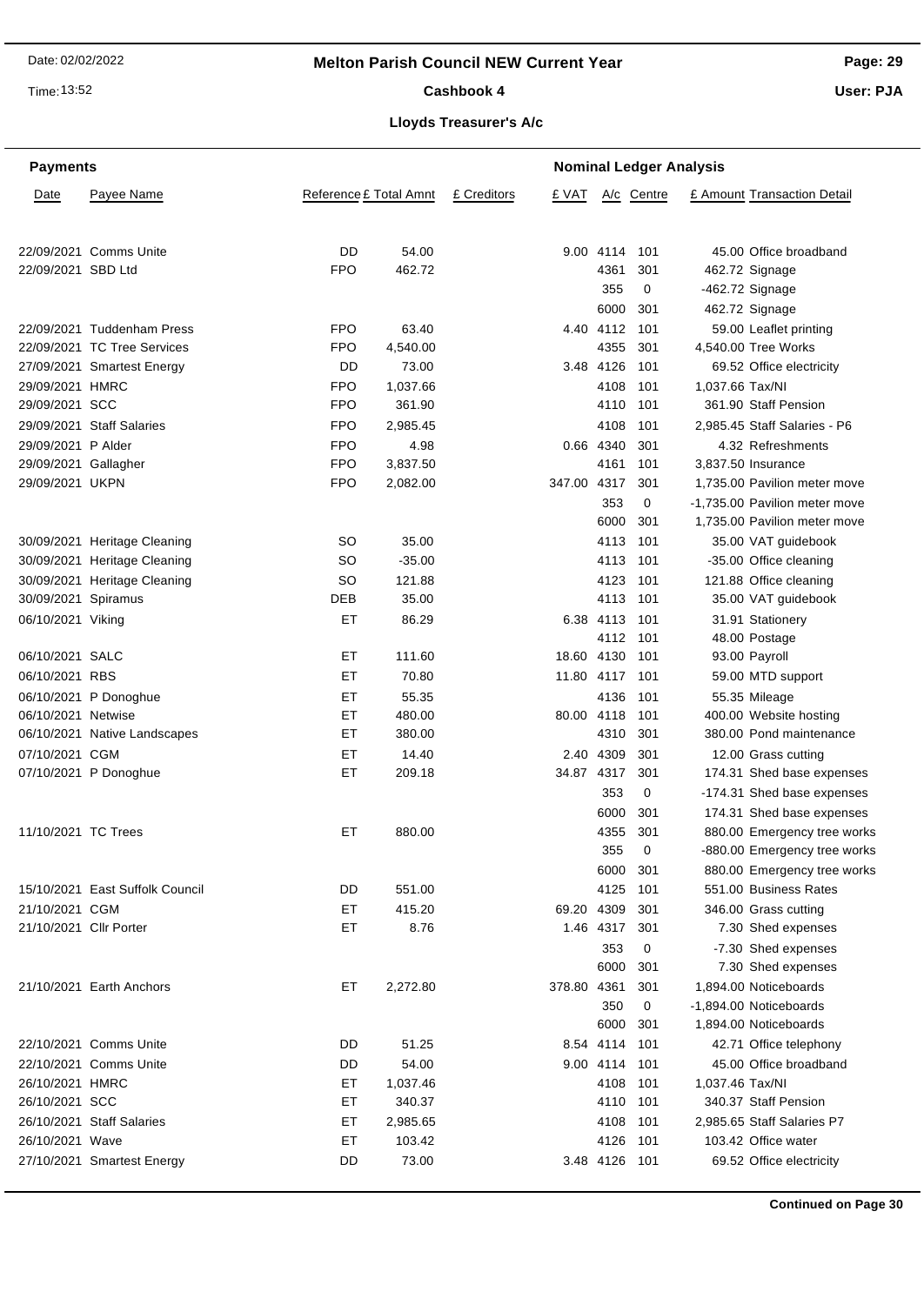Time: 13:52

### Cashbook 4

**Page: 30**

**User: PJA**

## **Lloyds Treasurer's A/c**

| <b>Payments</b>     |                                |                        |             |                | <b>Nominal Ledger Analysis</b> |            |                    |                             |
|---------------------|--------------------------------|------------------------|-------------|----------------|--------------------------------|------------|--------------------|-----------------------------|
| Date                | Payee Name                     | Reference £ Total Amnt | £ Creditors | £ VAT          |                                | A/c Centre |                    | £ Amount Transaction Detail |
| 28/10/2021 E.On     |                                | ЕT                     | 157.86      | 26.31 4317     |                                | 301        |                    | 131.55 Meter costs          |
|                     |                                |                        |             |                | 353                            | 0          |                    | -131.55 Meter costs         |
|                     |                                |                        |             |                | 6000                           | 301        |                    | 131.55 Meter costs          |
| 28/10/2021 TLC      |                                | ЕT                     | 45.00       |                | 7.50 4124                      | 101        |                    | 37.50 Window cleaning       |
|                     | 01/11/2021 Heritage Cleaning   | <b>SO</b>              | 121.88      |                | 4123                           | 101        |                    | 121.88 Office cleaning      |
|                     | 02/11/2021 P Donoghue          | <b>FPO</b>             | 49.95       |                | 4136                           | 101        |                    | 49.95 Mileage               |
|                     | 02/11/2021 P Donoghue          | <b>FPO</b>             | 48.43       |                | 8.07 4317                      | 301        |                    | 40.36 Shed sundries         |
|                     |                                |                        |             |                | 353                            | 0          |                    | -40.36 Shed sundries        |
|                     |                                |                        |             |                | 6000                           | 301        |                    | 40.36 Shed sundries         |
|                     | 03/11/2021 St Andrews PCC      | <b>FPO</b>             | 25.00       |                | 4103                           | 101        |                    | 25.00 Wreath                |
|                     | 04/11/2021 Nelson Potter       | <b>DEB</b>             | 322.36      | 53.72 4338     |                                | 301        |                    | 268.64 Fence panels         |
|                     |                                |                        |             |                | 355                            | 0          |                    | -268.64 Fence panels        |
|                     |                                |                        |             |                | 6000                           | 301        |                    | 268.64 Fence panels         |
|                     | 05/11/2021 Nelson Potter       | DEB                    | 18.00       |                | 3.00 4338                      | 301        |                    | 15.00 Delivery charge       |
|                     |                                |                        |             |                | 355                            | 0          |                    | -15.00 Delivery charge      |
|                     |                                |                        |             |                | 6000                           | 301        |                    | 15.00 Delivery charge       |
|                     | 08/11/2021 Bannister & Day     | <b>FPO</b>             | 480.00      | 80.00 4124     |                                | 101        |                    | 400.00 Bathroom fan         |
| 08/11/2021 CGM      |                                | <b>FPO</b>             | 328.01      | 54.67 4309     |                                | 301        |                    | 273.34 Grounds maintenance  |
| 08/11/2021 P Alder  |                                | <b>FPO</b>             | 10.00       |                | 4138                           | 101        |                    | 10.00 Reimbursement         |
|                     | 09/11/2021 Nelson Potter       | DEB                    | 26.58       |                | 4.43 4338                      | 301        |                    | 22.15 Concrete for fencing  |
|                     |                                |                        |             |                | 355                            | 0          |                    | -22.15 Concrete for fencing |
|                     |                                |                        |             |                | 6000                           | 301        |                    | 22.15 Concrete for fencing  |
| 11/11/2021 CGM      |                                | <b>FPO</b>             | 415.20      | 69.20 4309     |                                | 301        |                    | 346.00 Grounds maintenance  |
| 11/11/2021 Bin Shop |                                | <b>DEB</b>             | 404.35      | 67.39 4364     |                                | 301        |                    | 336.96 Grit bins            |
|                     |                                |                        |             |                | 350                            | 0          |                    | -336.96 Grit bins           |
|                     |                                |                        |             |                | 6000                           | 301        |                    | 336.96 Grit bins            |
|                     | 15/11/2021 East Suffolk        | DD                     | 551.00      |                | 4125                           | 101        |                    | 551.00 Business Rates       |
| 17/11/2021 Amazon   |                                | DEB                    | 7.49        |                | 1.25 4113                      | 101        |                    | 6.24 noticeboard magnets    |
|                     | 18/11/2021 Barriers Direct     | DEB                    | 75.97       | 12.66 4364     |                                | 301        |                    | 63.31 Cigarette bin         |
|                     |                                |                        |             |                | 350                            | 0          |                    | -63.31 Cigarette bin        |
|                     |                                |                        |             |                | 6000                           | 301        |                    | 63.31 Cigarette bin         |
| 19/11/2021 Amazon   |                                | <b>DEB</b>             | 11.98       |                | 2.00 4113 101                  |            |                    | 9.98 Noticeboard magnets    |
|                     | 22/11/2021 Comms Unite         | DD                     | 54.00       |                | 9.00 4114 101                  |            |                    | 45.00 Office broadband      |
|                     | 22/11/2021 Comms Unite         | DD                     | 41.89       |                | 6.98 4114 101                  |            |                    | 34.91 Office telephony      |
|                     | 23/11/2021 Garrod Construction | <b>FPO</b>             | 3,104.44    | 517.41 4330    |                                | 301        |                    | 2,587.03 Car Park           |
|                     |                                |                        |             |                | 350                            | 0          | -2,587.03 Car Park |                             |
|                     |                                |                        |             |                | 6000                           | 301        |                    | 2,587.03 Car Park           |
| 24/11/2021 Command  |                                | <b>FPO</b>             | 105.00      | 17.50 4310     |                                | 301        |                    | 87.50 Mole control          |
| 24/11/2021 HMRC     |                                | <b>FPO</b>             | 1,037.66    |                | 4108                           | 101        | 1,037.66 Tax/NI    |                             |
|                     | 24/11/2021 Staff Salaries      | <b>FPO</b>             | 2,985.45    |                | 4108                           | 101        |                    | 2,985.45 Staff Salaries P8  |
| 24/11/2021 SCC      |                                | <b>FPO</b>             | 340.37      |                | 4110 101                       |            |                    | 340.37 Staff Pension        |
| 24/11/2021 SALC     |                                | <b>FPO</b>             | 30.00       |                | 5.00 4138                      | - 101      |                    | 25.00 Staff training        |
| 24/11/2021 Wave     |                                | <b>FPO</b>             | 45.70       |                | 2.70 4316 301                  |            |                    | 43.00 Pavilion water        |
| 25/11/2021 Amazon   |                                | DEB                    | 7.61        |                | 1.27 4113 101                  |            |                    | 6.34 Office diary           |
|                     | 26/11/2021 Smartest Energy     | DD                     | 52.00       |                | 2.48 4126 101                  |            |                    | 49.52 Office electricity    |
|                     | 30/11/2021 Heritage Cleaning   | <b>SO</b>              | 121.88      |                | 4123 101                       |            |                    | 121.88 Office cleaning      |
|                     | 01/12/2021 P Donoghue          | <b>FPO</b>             | 50.40       |                | 4136 101                       |            |                    | 50.40 Mileage               |
|                     | 01/12/2021 P Donoghue          | <b>FPO</b>             | 119.39      | 19.90 4171 101 |                                |            |                    | 99.49 Expenses              |